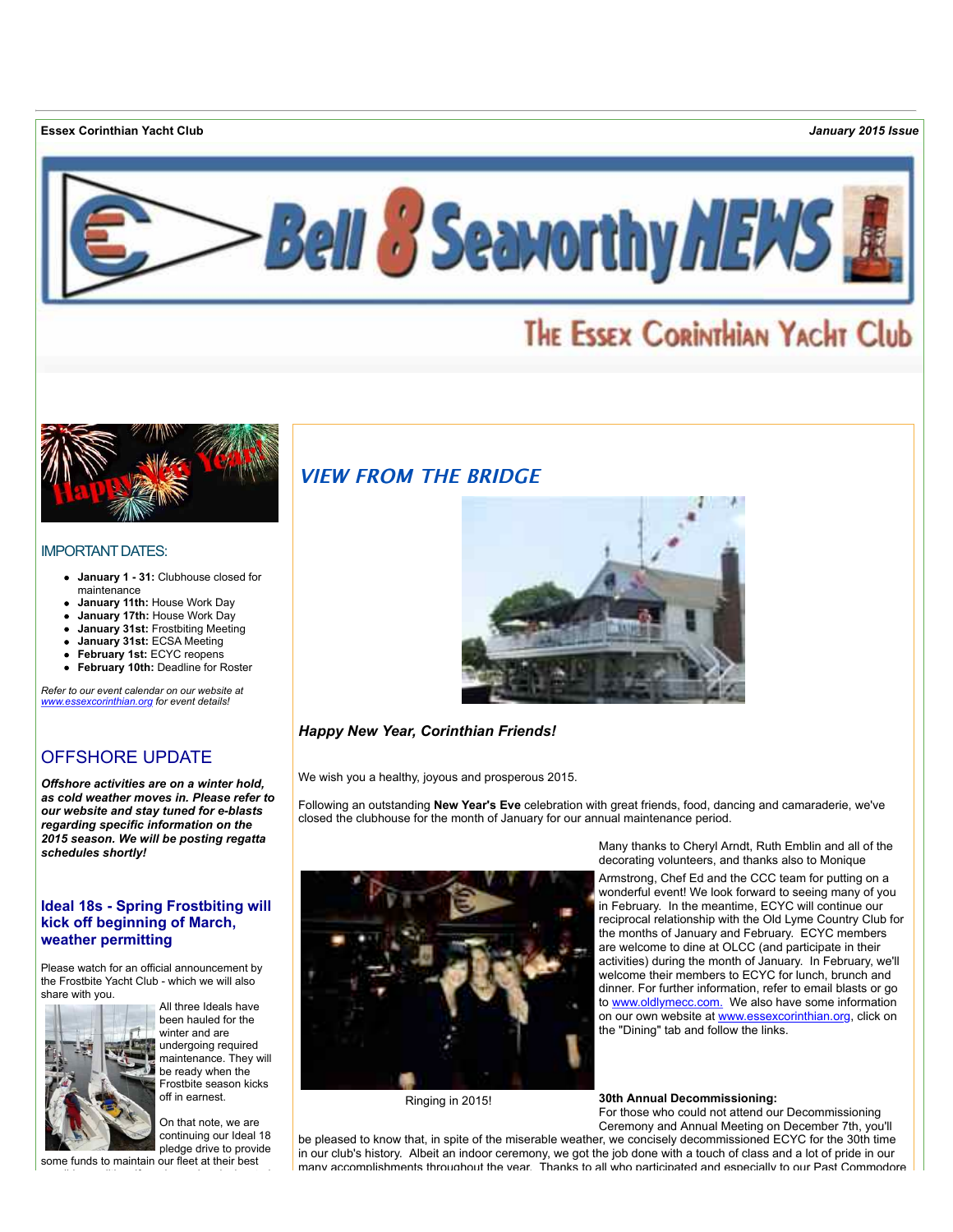possible condition. If you have already donated, thank you again, if you have not yet done so, please consider contributing to the Ideal 18 Maintenance Fund.

Every club member who is interested will have the opportunity to sail these agile little boats. We will be offering sailing instruction again this summer, and provide orientation sessions to qualify members for Ideal 18 sailing. Please familiarize yourself with our policies regarding the use of the club fleet.

If you have any questions, please contact our new Fleet Captain, Bob Robinson at [fleetcaptain@essexcorithian.org](mailto:fleetcaptain@essexcorithian.org).



## **2015 Annual Eastern Connecticut 12-Meter Challenge in Newport, RI**

We are pleased to announce the date for this year's **12-Meter Challenge is Saturday, June 6th**, followed by a party at North Cove Yacht Club (winners of the 2014 competition) on Sunday, June 7th.

If you are interested in sailing in the challenge please let me know a.s.a.p. as the boats will fill up fast. More details to follow.

## **Steve Rodstrom** *Vice Commodore*

*Email: [vicecommodore@essexcorinthian.org](mailto:vicecommodore@essexcorinthian.org)*



#### *ECYC Fleet Captain's Update*

Happy New Year to all!

A quick update on the Ideal 18 Fleet, we are on track to have all three boats race ready for Spring Frostbiting. I would like to invite all qualified ECYC skippers and crew to attend a 1 hour planning meeting to gage interest and introduce some changes for 2015 on January 31st at 15:30 at the clubhouse. Any member who is interested in becoming qualified on the Ideal 18s and racing with us, is also invited.

Please email me at

[fleetcaptain@essexcorinthian.org](mailto:fleetcaptain@essexcorinthian.org) if you would like to be on the ECYC Frostbiting distribution list.

**Bob Robinson**  *Fleet Captain*

Email: fleetcaptain@essexcorinthian.org

many accomplishments throughout the year. Thanks to all who participated and especially to our Past Commodore and current Bugler, Ed Birch and to our inspiring Club Chaplain, Dan Taylor-Stypa.

**Annual Meeting Wrap Up:** During the Annual Meeting, our steadfast Treasurer, **Deb Wallis**, reported that we would close out 2014 on budget and that the club was on financial solid ground going into our 31st year. Following a short discussion of a \$15 dues increase for regular members, plus an increase in our monthly galley minimum of \$5 for regular members, the 2015 proposed budget was unanimously approved by the membership. Please join the BOG and me in a huge thank-you to Deb Wallis for her tireless efforts as our Treasurer.

The membership also approved the

BOG Members at indoor Decommissioning Ceremony

slate of nominees as presented by our Nominating Committee. Joining the BOG this year will be **Priscilla Robinson** and **Richard Pierce**. Priscilla will head up our race Committee as Chair, while Richard will lead our strategic planning efforts. Additionally, **Bob Robinson** was appointed as Fleet Captain - a demanding role within our club governance body, who will guide the maintenance of our fleet of Ideal 18s and oversee all of the Ideal 18 sailing programs. We thank outgoing BOG member, **Tom Pinkowish** for his many years of service to the club as BOG at-large member as well as Treasurer. We also sincerely thank **Jon Gibbs** for his tenure as Fleet Captain, and specifically for his vision and great patience in carrying out the BOG's wishes for developing more competitive ECYC crews for Ideal 18 competitions. Jon was tireless in his efforts and generous with his time in promoting, coordinating and teaching/coaching aspiring race crews over the year. The results of Jon's method are made clear in the Fall Frostbite Series results this year. As a token of the Club's thanks, Jon received The Governors' Award.

The 2015 Club Roster will include all of the 2014 award recipients - each and every one very well earned! Thank you all for your Corinthian Spirit and commitment to our fine little yacht club.



Left to right: George van Drasek receives the Keel Award; Ruth Emblin the Corinthian Award; Jon Gibbs the Governors' Award.

#### **Burgee Exchanges:**

In observance of an ECYC tradition, two of our member-families completed burgee exchanges during their winter holiday this year. With much thanks to Mark and Suzette Bavolack, please join me in saying (out loud, everyone), IT HANGS IN MAUI !



ECYC burgee hanging in the Lahaina Yacht Club, Maui HI

Susan Malan and Bob Ward spent some time in Southern California over the holidays and didn't miss the opportunity to enjoy reciprocal privileges at the Santa Barbara Yacht Club. With thanks to Susan and Bob, we'll add the SBYC burgee to our club rafters this winter!



Susan and Bob exchanging burgees with SBYC

**Committee Sign-Ups:** 

We are looking for a few good men and women! Please consider the tremendous work that our committees do in bringing you the wonderful programs that we enjoy at ECYC! Sign Up Sheets are posted at the club for House, Race and Entertainment Committees.

*ON-SHORE & HOUSE*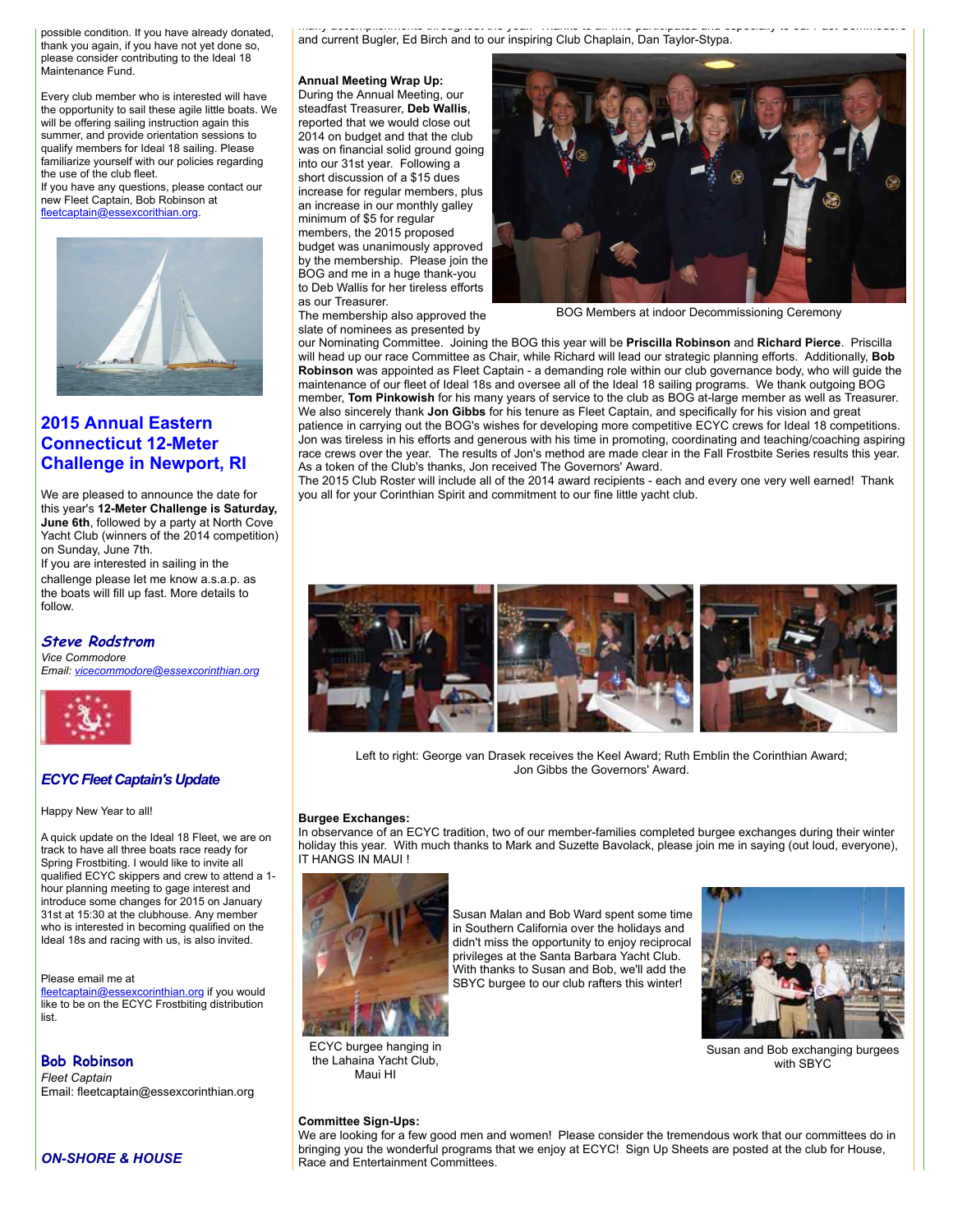*Joining my fellow club officers I would also like to wish everyone a very happy New Year and all the best, health and happiness for 2015!*

Vice Commodore Steve Rodstrom will be responsible for off-shore this year and I will take over the on-shore responsibilities. While every single activity and event at our club overlaps, we want to make sure that you, the members, always have a contact person for any concern you may have.

Please feel free to contact me if you have any questions about on-shore activities, events, house, maintenance, galley, etc. I will do my best to answer your questions and address your concerns, or find the appropriate person(s) to shed light on the issue! In addition, I would like to ask you to join one of our committees to help us run the club effectively. Volunteer power is what drives this club and has done so successfully for 30 years.

Year 31 has started and we will need your continued assistance and support. Thank you in advance, I



look forward to hearing from you!

## **Ruth Emblin**

**Rear Commodore Email: [rearcommodore@essexcorinthian.org](mailto:rearcommodore@essexcorinthian.org)**



#### *House Committee Update:*

Happy New Year to all fellow Corinthians & their families. Hope the holiday season was enjoyable and exceeded all expectations. Let 2015 begin!

With the new year ECYC enters its annual shutdown month, traditionally the period taken advantage to complete a number of maintenance and improvement tasks to the club building. This year will be no exception as I'm planning two work days, Sunday, January 11th and Saturday, January 17th. The 11th will focus on deep cleaning (upper windows, ice machine, bar area sinks and floors, etc.) and prep the galley for the 17th galley focus day. The 17th will include work on the galley day, scrubbing walls, painting walls & ceiling, clean appliances, attend to the floor.

Each of the planned work days will begin at 11 a.m. All are encouraged to lend a hand. Let me know by email if you are planning to be a part of the work team for either or both days.

A few members have signed up at the sheet on the board at the club to be members of the 2015 house committee, please consider joining this, or any of the very important and necessary subcommittees. These are the core of the success and health of ECYC. Please email at the address listed below to join the house

committee.

**Chuck Grusse House Chair**

#### Cheers,

### **Tim Brewer**

**Commodore** Essex Corinthian Yacht Club



#### *IMPORTANT DEADLINE! FEBRUARY 10TH, 2015 - MEMBERSHIP ROSTER UPDATES*

We are in the process of updating the information for our 2015 Membership Roster.

If any of your personal information (mailing address, email, telephone, boat name, etc.) has changed since last year, we need to hear from you before February 10th, 2015 to have the new information included in the 2015 issue of our Membership Roster.

Please send updated information to Elaine, our Office Manager, by email to [ecyc@essexcorinthian.org](mailto:ecyc@essexcorinthian.org) or by snail mail to Essex Corinthian Yacht Club, PO Box 759, Essex, CT 06426.

Thank you in advance for your help in bringing our membership information up to date!

## *Galley News*

As you know, the Corinthian Cafe and the clubhouse will remain closed during the month of January to allow for annual maintenance to be performed.

While the club is closed, ECYC members are invited to enjoy lunch, dinners and other activities at the Old Lyme Country Club. For details, please click here to access ["The Slice",](http://r20.rs6.net/tn.jsp?f=001hLVYwhlnxooKeyYi_3JbXfVXe1nrZ0WjmUxJ7K1hEdidcYwVHDntvIl1s8OAGRH1IlKH0GC8dKDLxTNpJDIsnDG2WexvukYrho7f0y_RhYspA8TiBJYdXv7PAbYf3LRletcg_7Co_lJ0f5D5dv3GKquov81KOmk1lctrEuEO6cTtqTBdjHvtPXMu8BeOOAkn7u0zWBsbuKvlz0C8-glz6kMUUiZaFui9cfzfPCpH9I67aIlNkLPEXtetRb200P02IiDRd1eWiz4=&c=l8QNxwGGDkEAibc5964K7rCec4Iw-ZugYI72pgEOT-EpXtFZEoe9YQ==&ch=6w0e4JBTO08ADRGPa9FoMNTlJIKa2sJDUU4tpboi6fTmaGUhw-WWVg==) OLCC's newsletter.



Reservations are not required for regular meals, but are requested to ensure availability. Reservations are required for events, such as Supper Club, Bingo Night, and Cabaret Night.

There are instructions in the newsletter on joining the OLCC Bridge groups. ECYC members are also welcome to attend the Book Club or play Mah Jongg on Wednesday mornings.

> **OLCC Dining Hours** (Dining Room Closed on Mondays)

**BRUNCH** Sundays - 11:00 am - 2:00 pm

LUNCH Tues. through Sat - 12:00 - 2:00 pm Note: The lunch menu is available until 6:00 pm (Wed. - Sat.)

HAPPY HOUR Wed. through Sat. - 3:00 - 6:00 pm

DINNER Wed. through Sat. - 6:00 - 9:00 pm